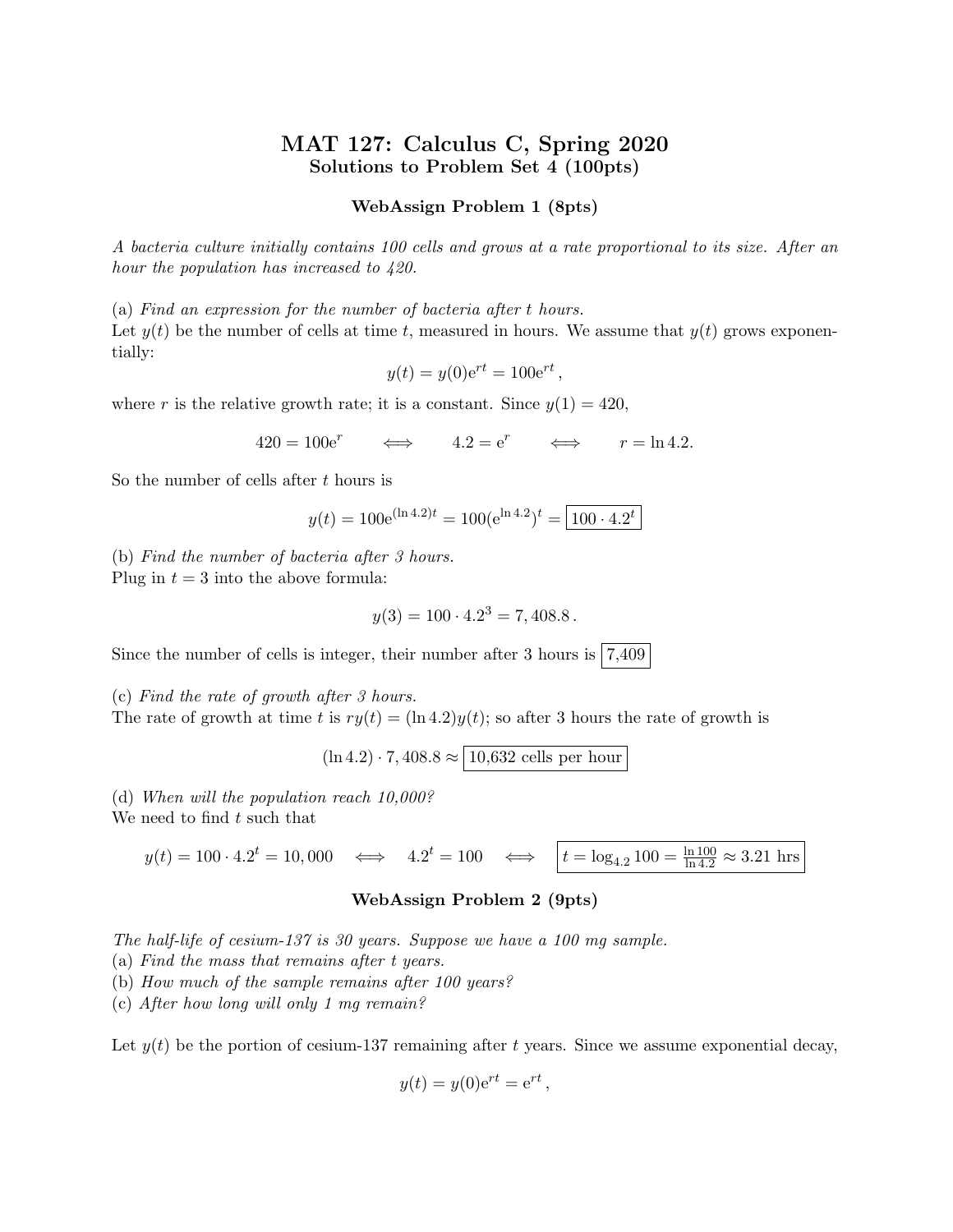where r is the relative decay rate; it is a constant. Since  $y(30) = .5$ ,

$$
e^{30r} = \frac{1}{2}
$$
  $\iff$   $30r = \ln 2^{-1} = -\ln 2$   $\iff$   $r = -(\ln 2)/30$ .  
Thus,  $y(t) = e^{-(\ln 2)t/30} = (e^{\ln 2})^{(-t/30)} = 2^{-t/30}$ .

Since we start with 100 mg, the amount left after t years is  $\left| 100 \cdot 2^{-t/30} \text{ mg} \right|$ . In particular, the amount remaining after 100 years is

$$
100 \cdot 2^{-100/30} = \boxed{100 \cdot 2^{-10/3} \approx 9.92 \text{ mg}}
$$

The number of years  $t$  it will take for the sample to decline to 1 mg is given by

$$
y(t) = 100 \cdot 2^{-t/30} = 1 \iff 2^{-t/30} = 1/100 \iff -t/30 = \log_2 10^{-2} = -2\log_2 10
$$

$$
\iff \boxed{t = 60\log_2 10 = 60 \frac{\ln 10}{\ln 2} \approx 199.32 \text{ years}}
$$

# WebAssign Problem 3 (4pts)

How long will it take an investment to double in value if the interest rate is 6% compounded continuously?

Let  $y(t)$  be the ratio of the balance after t years and of the original investment. Since  $y(t)$  grows exponentially,

$$
y(t) = y(0)e^{rt} = e^{rt},
$$

where r is the relative growth rate. In this case,  $r = 6\% = .06$ , so  $y(t) = e^{.06t}$ . We need to find t so that  $y(t) = 2$ , i.e.

$$
2 = e^{.06t} \qquad \Longleftrightarrow \qquad \ln 2 = .06t \qquad \Longleftrightarrow \qquad t = \frac{\ln 2}{.06} \approx 11.55 \text{ years}
$$

#### WebAssign Problem 4 (10pts)

A lake with estimated carrying capacity of 10,000 fish is stocked with 400 fish. The number of fish tripled in the first year.

(a) Assuming the size of the population satisfies the logistic equation, find an expression for the size of the population after t years.

(b) How long will it take for the fish population to increase 5,000?

(a) Let  $P(t)$  be the number of fish after t years. Since  $P(t)$  is assumed to satisfy the logistic equation

$$
P(t) = \frac{K}{1 + \frac{K - P(0)}{P(0)}e^{-rt}} = \frac{10,000}{1 + \frac{10,000 - 400}{400}e^{-rt}} = \frac{10,000}{1 + 24e^{-rt}};
$$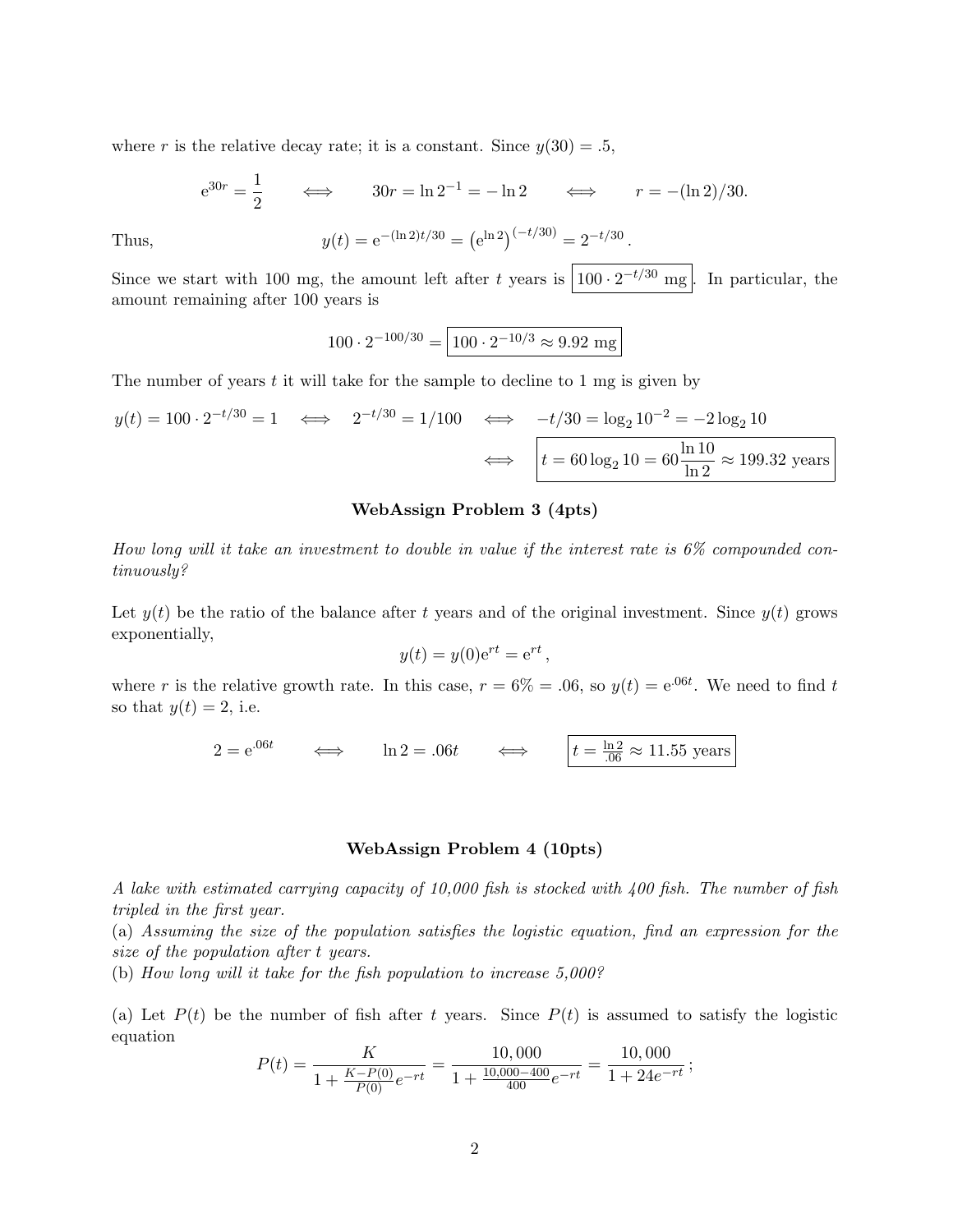see equation (4) on p534 (you should also be able to derive this). Since  $y(1) = 3 \cdot y(0)$ ,

$$
1,200 = \frac{10,000}{1 + 24e^{-rt}} \iff 1 + 24e^{-r} = \frac{10,000}{1,200} = \frac{25}{3} \iff e^{-r} = \frac{1}{24} \cdot \frac{22}{3} = \frac{11}{36}
$$

$$
\iff -r = \ln\left(\frac{11}{36}\right).
$$

Thus, the size of the population after  $t$  years is given by

$$
y(t) = \frac{10,000}{1 + 24e^{-\ln(36/11)t}} = \frac{10,000}{1 + 24e^{\ln(11/36)t}} = \frac{10,000}{1 + 24(11/36)^t}
$$

(b) We need to find t so that  $y(t) = 5,000$ , i.e.

$$
5,000 = \frac{10,000}{1 + 24(11/36)^t} \quad \Longleftrightarrow \quad 1 + 24(11/36)^t = \frac{10,000}{5,000} = 2 \quad \Longleftrightarrow \quad (11/36)^t = \frac{1}{24}
$$
\n
$$
\Longleftrightarrow \quad t = \log_{11/36}(1/24) = \frac{\ln(1/24)}{\ln(11/36)} = \frac{-\ln(24)}{-\ln(36/11)} = \boxed{\frac{\ln(24)}{\ln(36/11)}} \approx 2.68 \text{ years}
$$

Remark: On the exams, you will need to leave your answers in an exact form, as simple as possible, even if they involve exponentials and logs.

#### WebAssign Problem 5 (4pts)

Find the general solution to the differential equation

$$
y'' - 13y' + 42y = 0, \qquad y = y(x).
$$

The associated quadratic equation is

$$
r^2 - 13r + 42 = 0.
$$

This gives  $(r-6)(r-7) = 0$ , so the roots are  $r = 6, 7$  and the general solution of the differential equation is  $y(x) = C_1 e^{6x} + C_2 e^{7x}$ 

### WebAssign Problem 6 (4pts)

Find the general solution to the differential equation

$$
2y'' + 3y' = 0, \t y = y(x).
$$

This is the same as  $2y'' + 3y' + 0y = 0$ , so the associated quadratic equation is

$$
2r^2 + 3r + 0 = 0.
$$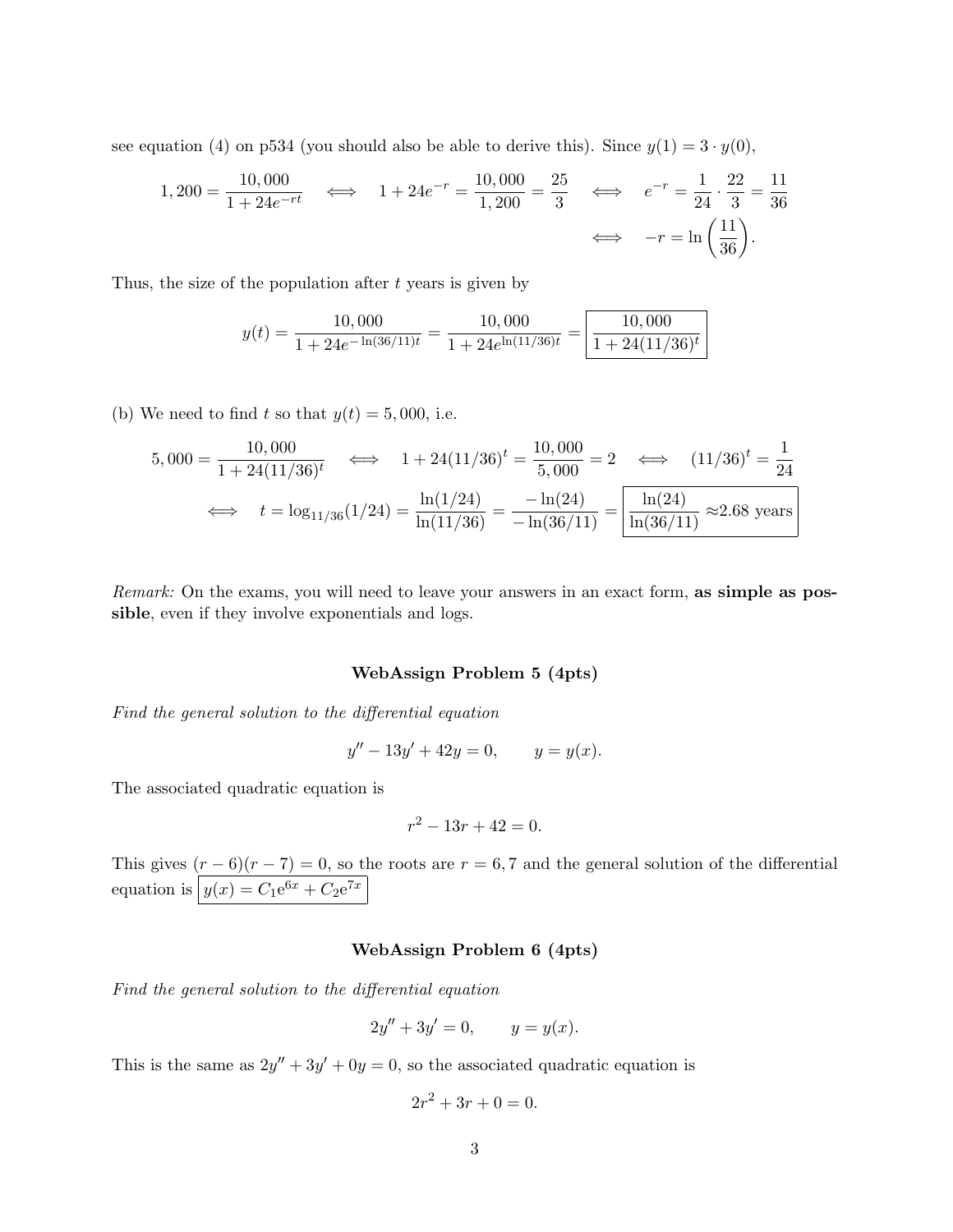This gives  $r(2r + 3) = 0$ , so the roots are  $r = 0, -3/2$  and the general solution of the differential equation is

$$
y(x) = C_1 e^{0x} + C_2 e^{-(3/2)x} = \boxed{C_1 + C_2 e^{-3x/2}}
$$

*Note:* This equation can be solved in a different way. Letting  $z = y'$ , the original equation becomes

$$
2z' + 3z = 0, \quad z = z(x) \iff 2\frac{dz}{dx} = -3z \iff \frac{dz}{z} = -\frac{3}{2}dx \iff \int \frac{dz}{z} = -\int \frac{3}{2}dx
$$

$$
\iff \ln|z| = -\frac{3}{2}x + C \iff |z| = e^{-3x/2 + C} = Ae^{-3x/2}
$$

$$
\iff y' = z = \pm Ae^{-3x/2} = Ce^{-3x/2}.
$$

Integrating the last expression, we obtain

$$
y(x) = C \cdot \frac{1}{-3/2} e^{-3x/2} + C_2 = C_1 e^{-3x/2} + C_2.
$$

This approach works only because the equation involves  $y''$  and  $y'$ , and not y; so it is really an equation for y'. While this approach is longer, it does not require remembering how to solve second-order linear homogeneous differential equations with constant coefficients (though you should certainly remember this).

#### WebAssign Problem 7 (4pts)

Find the general solution to the differential equation

$$
y'' + 2y' + y = 0, \quad y = y(x).
$$

The associated quadratic equation is

$$
r^2 + 2r + 1 = 0.
$$

This gives  $(r+1)^2 = 0$ , so the roots are  $r_1 = r_2 = -1$  and the general solution of the differential equation is

$$
y(x) = C_1 e^{-x} + C_2 x e^{-x} = e^{-x} (C_1 + C_2 x).
$$

### WebAssign Problem 8 (7pts)

Find the solution to the initial-value problem

$$
y'' - 2y' + 5y = 0, \quad y = y(x), \qquad y(\pi/2) = 0, \quad y'(\pi/2) = 2.
$$

The associated quadratic equation is

$$
r^2 - 2r + 5 = 0.
$$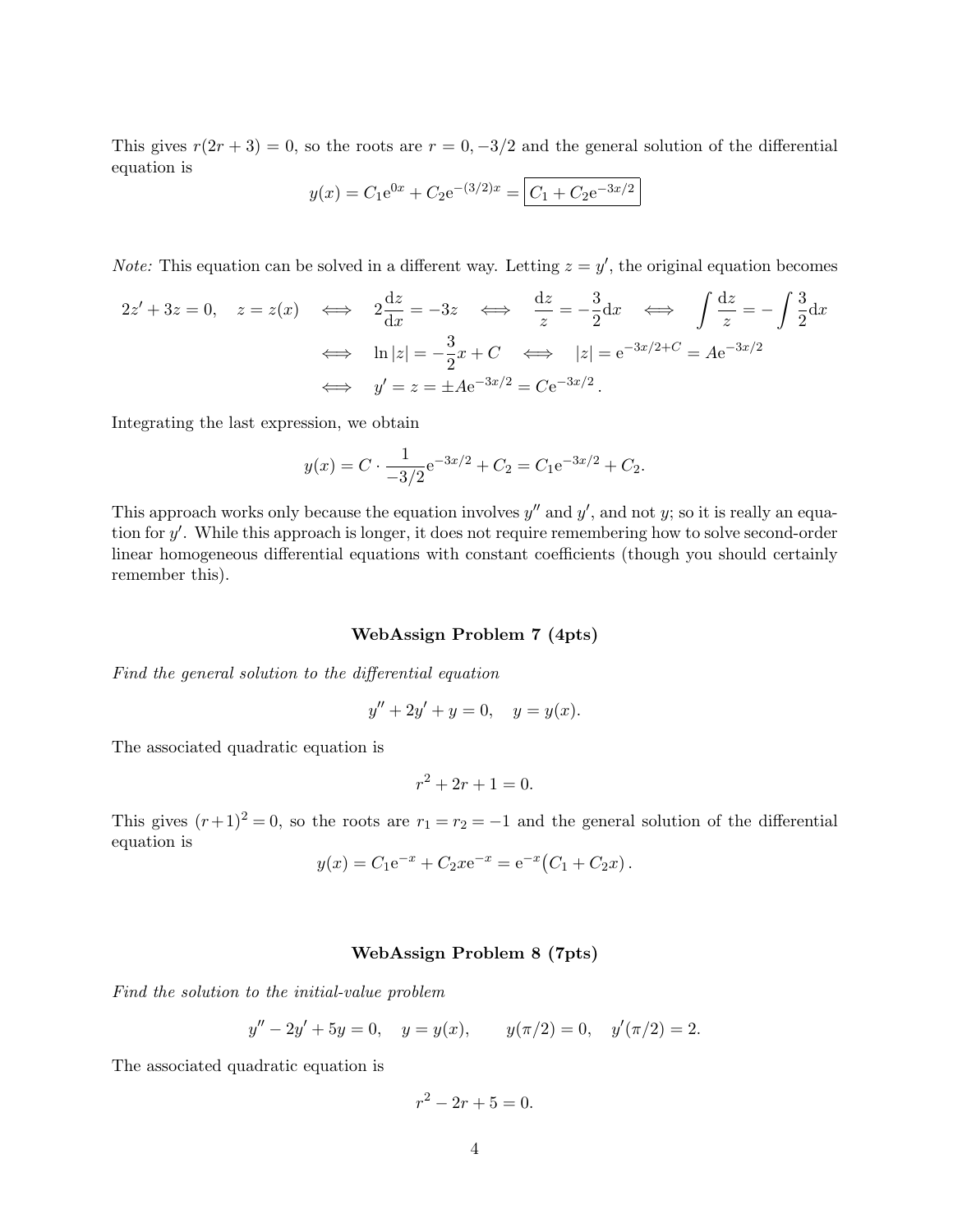So the roots are  $r_1, r_2 = 1 \pm 2i$  and the real form of the general solution of the differential equation is

$$
y(x) = C_1 e^x \cos 2x + C_2 e^x \sin 2x = e^x (C_1 \cos 2x + C_2 \sin 2x).
$$

We need to find  $C_1, C_2$  so that  $y(\pi/2) = 0, y'(\pi/2) = 2$ . For this, first compute  $y'(x)$ :

$$
y'(x) = C_1 (e^x \cos 2x - 2e^x \sin 2x) + C_2 (e^x \sin 2x + 2e^x \cos 2x)
$$
  
=  $e^x ((C_1 + 2C_2) \cos 2x + (C_2 - 2C_1) \sin 2x).$ 

Now plug in  $x = \pi/2$  into  $y(x)$  and  $y'(x)$  and use  $\cos(\pi) = -1$ ,  $\sin(\pi) = 0$ , and the initial conditions:

$$
\begin{cases} e^{\pi/2}(-C_1 + C_2 \cdot 0) = 0 \\ e^{\pi/2}(-(C_1 + 2C_2) + (C_2 - 2C_1) \cdot 0) = 2 \end{cases} \Longleftrightarrow \begin{cases} C_1 = 0 \\ C_1 + 2C_2 = -2e^{-\pi/2} \\ C_1 = 0, C_2 = -e^{-\pi/2} \end{cases}
$$

So the solution to the initial-value problem is

$$
y(x) = -e^{-\pi/2}e^x \sin 2x = -e^{x-\pi/2} \sin 2x
$$

*Note:* you can double-check this by computing  $y', y''$  and plugging these into the original equation and also by checking the initial conditions.

# Problem D (10pts)

- (a) Use Euler's Formula to obtain the cosine/sine addition/subtraction formulas:  $\cos(\alpha \pm \beta) = \cos \alpha \cdot \cos \beta \mp \sin \alpha \cdot \sin \beta$  and  $\sin(\alpha \pm \beta) = \sin \alpha \cdot \cos \beta \pm \cos \alpha \cdot \sin \beta$ .
- (b) Use the last two formulas to obtain the cosine/sine double angle formulas:  $\cos 2\theta = \cos^2 \theta - \sin^2 \theta = 2 \cos^2 \theta - 1 = 1 - 2 \sin^2 \theta$ and  $\sin 2\theta = 2\cos \theta \cdot \sin \theta$ .

(a; 6pt) Euler's Formula says

$$
e^{i\theta} = \cos \theta + i \sin \theta
$$
,  $\cos \theta = \Re e^{i\theta}$ ,  $\sin \theta = \Im e^{i\theta}$ .

Combining this with exponential rules, we obtain

$$
\cos(\alpha \pm \beta) + i \sin(\alpha \pm \beta) = e^{i(\alpha \pm \beta)} = e^{i\alpha \pm i\beta} = e^{i\alpha} \cdot e^{\pm i\beta} = (\cos \alpha + i \sin \alpha) \cdot (\cos \beta \pm i \sin \beta)
$$

$$
= (\cos \alpha \cdot \cos \beta \mp \sin \alpha \cdot \sin \beta) + i(\sin \alpha \cdot \cos \beta \pm \cos \alpha \cdot \sin \beta).
$$

Taking the real and imaginary parts of the LHS and RHS of the above equation, we obtain the two identities in (a).

(b; 4pt) Taking  $\alpha = \beta = \theta$  in the + case of the first identity in (a) and using  $\cos^2 \theta + \sin^2 \theta = 1$ , we obtain

$$
\cos 2\theta = \cos^2 \theta - \sin^2 \theta = \cos^2 \theta - (1 - \cos^2 \theta) = 2\cos^2 \theta - 1 = 2(1 - \sin^2 \theta) - 1 = 1 - 2\sin^2 \theta.
$$

This gives the first three equalities in (b). Taking  $\alpha = \beta = \theta$  in the + case of the second identity in (a), we obtain

$$
\sin(2\theta) = \sin\theta \cdot \cos\theta + \cos\theta \cdot \sin\theta = 2\cos\theta \cdot \sin\theta.
$$

This gives the last equality in (b).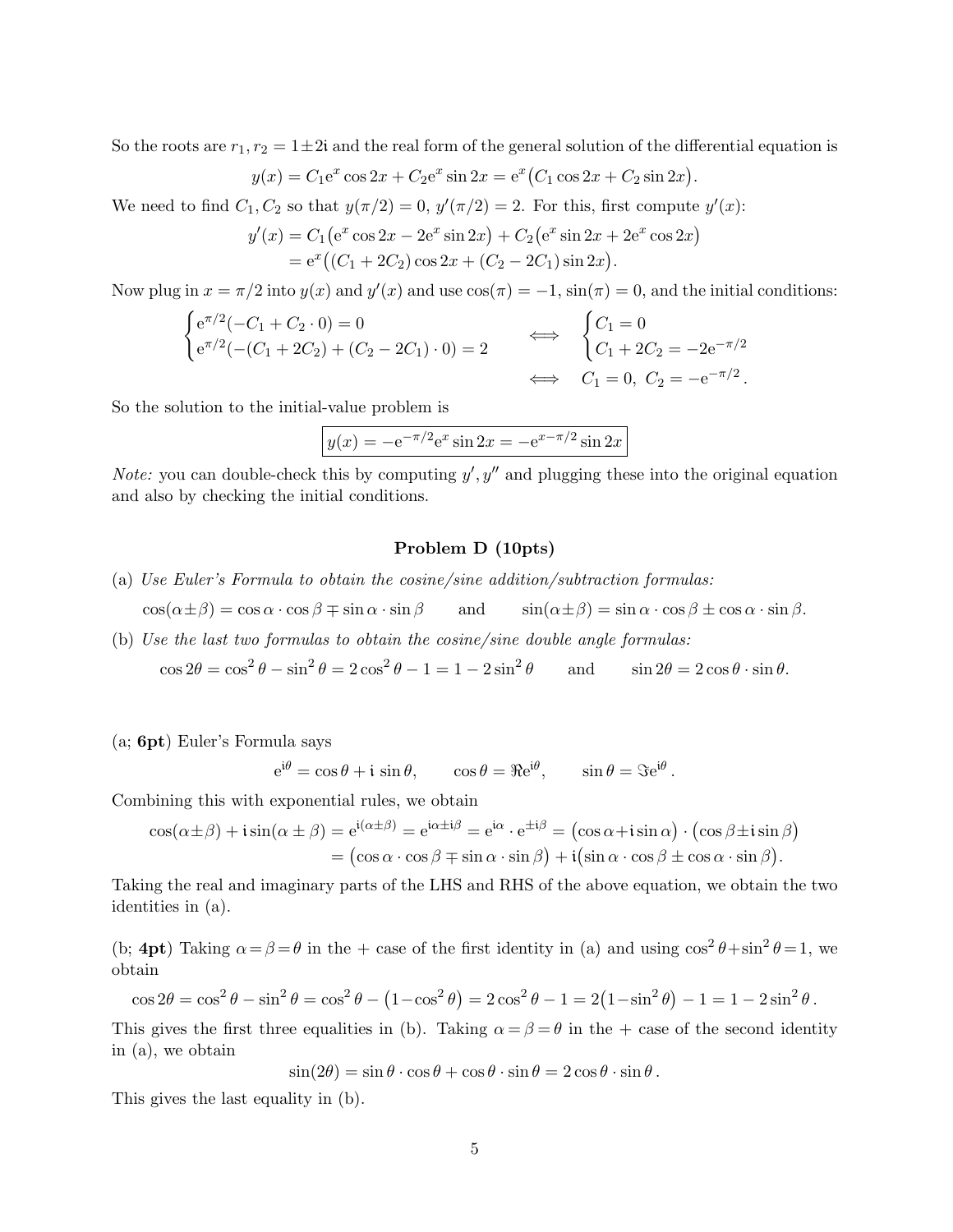# Problem E (40pts)

By Problem B on HW2, the first-order differential equation

$$
y' - by = f(x), \quad y = y(x), \qquad b = const,
$$

can be solved by multiplying both sides by  $e^{-bx}$ . This equation then becomes

 $(e^{-bx}y)' = e^{-bx}f(x)$ 

and can be solved by integrating both sides. Note that b is the root of the associated linear equation  $r - b = 0$ . This approach has an analogue for second-order inhomogeneous linear equations

$$
y'' + by' + cy = f(x), \t y = y(x), \t b, c = const.
$$
 (1)

(a; 5pts) If  $r_1, r_2$  are the two roots of the quadratic equation  $r^2 + br + c = 0$  associated to (1), show that

$$
\left(e^{(r_1 - r_2)x}(e^{-r_1x}y)'\right)' = e^{-r_2x}(y'' + by' + cy).
$$
\n(2)

This is the product rule applied twice:

$$
(e^{-r_1x}y)' = e^{-r_1x}y' + (e^{-r_1x})'y = e^{-r_1x}(y'-r_1y);
$$
  
\n
$$
(e^{(r_1-r_2)x}(e^{-r_1x}y)')' = (e^{-r_2x}(y'-r_1y))' = e^{-r_2x}(y'-r_1y)' + (e^{-r_2x})'(y'-r_1y)
$$
  
\n
$$
= e^{-r_2x}(y''-r_1y'-r_2(y'-r_1y)) = e^{-r_2x}(y''-(r_1+r_2)y'+r_1r_2y)
$$
  
\n
$$
= e^{-r_2x}(y''+by'+cy),
$$

since  $r_1 + r_2 = -b$  and  $r_1r_2 = c$ .

By  $(2)$ , equation  $(1)$  is equivalent to

$$
(e^{(r_1 - r_2)x} (e^{-r_1 x} y)')' = e^{-r_2 x} f(x), \quad y = y(x),
$$
\n(3)

which can be solved by integrating twice.

(b; 15pts) Find the general solution  $y = y(x)$  of the differential equation

$$
y'' + 5y' + 4y = e^{-x}.
$$
 (4)

In this case, the associated quadratic polynomial is

$$
r^2 + 5r + 4 = (r+1)(r+4).
$$

Thus, the two roots are  $r_1 = -1$  and  $r_2 = -4$ , and

$$
(e^{((-1)-(-4))x}(e^{-(-1)x}y)')' = e^{-(-4)x}(y'' + 5y' + 4y).
$$
\n(5)

Multiplying both sides of (4) by  $e^{4x} = e^{-(-4)x}$  and using (5), we obtain

$$
y'' + 5y' + 4y = e^{-x}
$$
  $\iff$   $e^{4x}(y'' + 5y' + 4y) = e^{3x}$   $\iff$   $(e^{3x}(e^x y)')' = e^{3x}$ .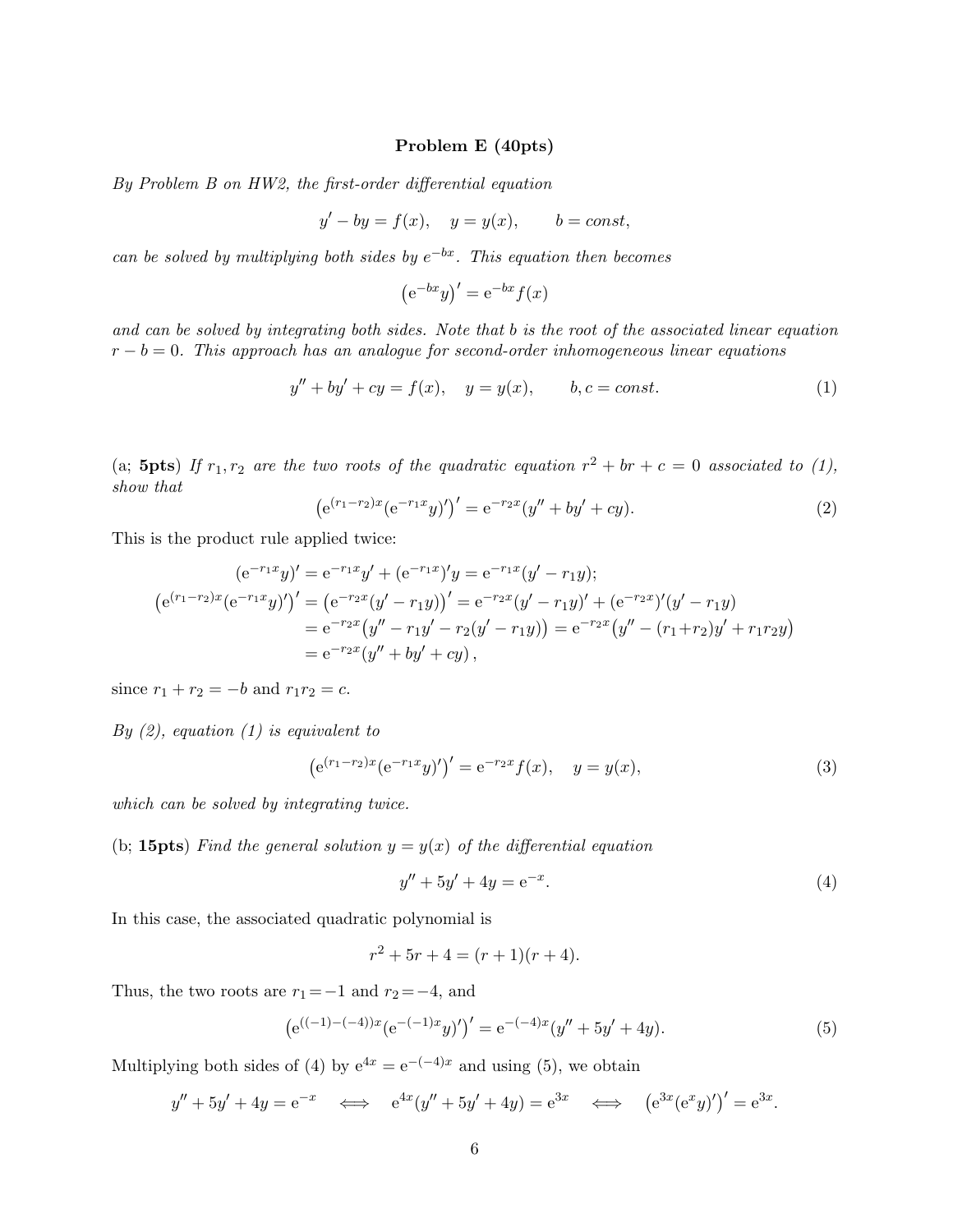Integrating twice, we obtain

$$
e^{3x}(e^xy)' = \int e^{3x} dx = \frac{1}{3}e^{3x} + C_1 \iff (e^xy)' = \frac{1}{3} + C_1e^{-3x}
$$
  
 $\iff e^x y(x) = \int \left(\frac{1}{3} + C_1e^{-3x}\right) dx = \frac{1}{3}x - \frac{1}{3}C_1e^{-3x} + C_2.$ 

Since we can replace  $(-C_1/3)$  with  $C_1$ , the general solution of (4) is

$$
y(x) = \frac{1}{3}xe^{-x} + C_1e^{-4x} + C_2e^{-x}
$$

(c; 20pts) Find the general real solution  $y = y(x)$  of the differential equation

$$
y'' + 4y = 4\cos 2x.\tag{6}
$$

Here is one approach. By Euler's formula, the general real solution  $y = y(x)$  of this equation is given by  $y = \text{Re } z$ , where  $z = z(x)$  is the complex general solution of

$$
z'' + 4z = 4e^{2ix}.\tag{7}
$$

The associated polynomial for this equation is

$$
r^2 + 0 \cdot r + 4 = (r - 2i)(r + 2i).
$$

Thus, the two roots are  $r_1 = 2i$  and  $r_2 = -2i$ , and

$$
(e^{((2i)-(-2i))x}(e^{-(2i)x}z)')' = e^{-(-2i)x}(z'' + 4z).
$$
\n(8)

Multiplying both sides of (7) by  $e^{2ix} = e^{-(-2i)x}$  and using (8), we obtain

$$
z'' + 4z = 4e^{2ix} \iff e^{2ix}(z'' + 4z) = 4e^{4ix} \iff (e^{4ix}(e^{-2ix}z)')' = 4e^{4ix}.
$$

Integrating twice, we obtain

$$
e^{4ix}(e^{-2ix}z)' = \int 4e^{4ix}dx = \frac{4}{4i}e^{4ix} + C_1 = -ie^{4ix} + C_1 \iff (e^{-2ix}z)' = -i + C_1e^{-4ix}
$$

$$
\iff e^{-2ix}z = \int (-i + C_1e^{-4ix})dx = -ix + \frac{C_1}{-4i}e^{-4ix} + C_2.
$$

Since we can replace  $-C_1/4i$  with  $C_1$ , the general solution of (7) is

$$
z(x) = -ix e^{2ix} + C_1 e^{-2ix} + C_2 e^{2ix}.
$$

Taking the real part of this equation and modifying the constants, we obtain

$$
y(x) = \text{Re } z(x) = x \sin 2x + C_1 \cos 2x + C_2 \sin 2x
$$